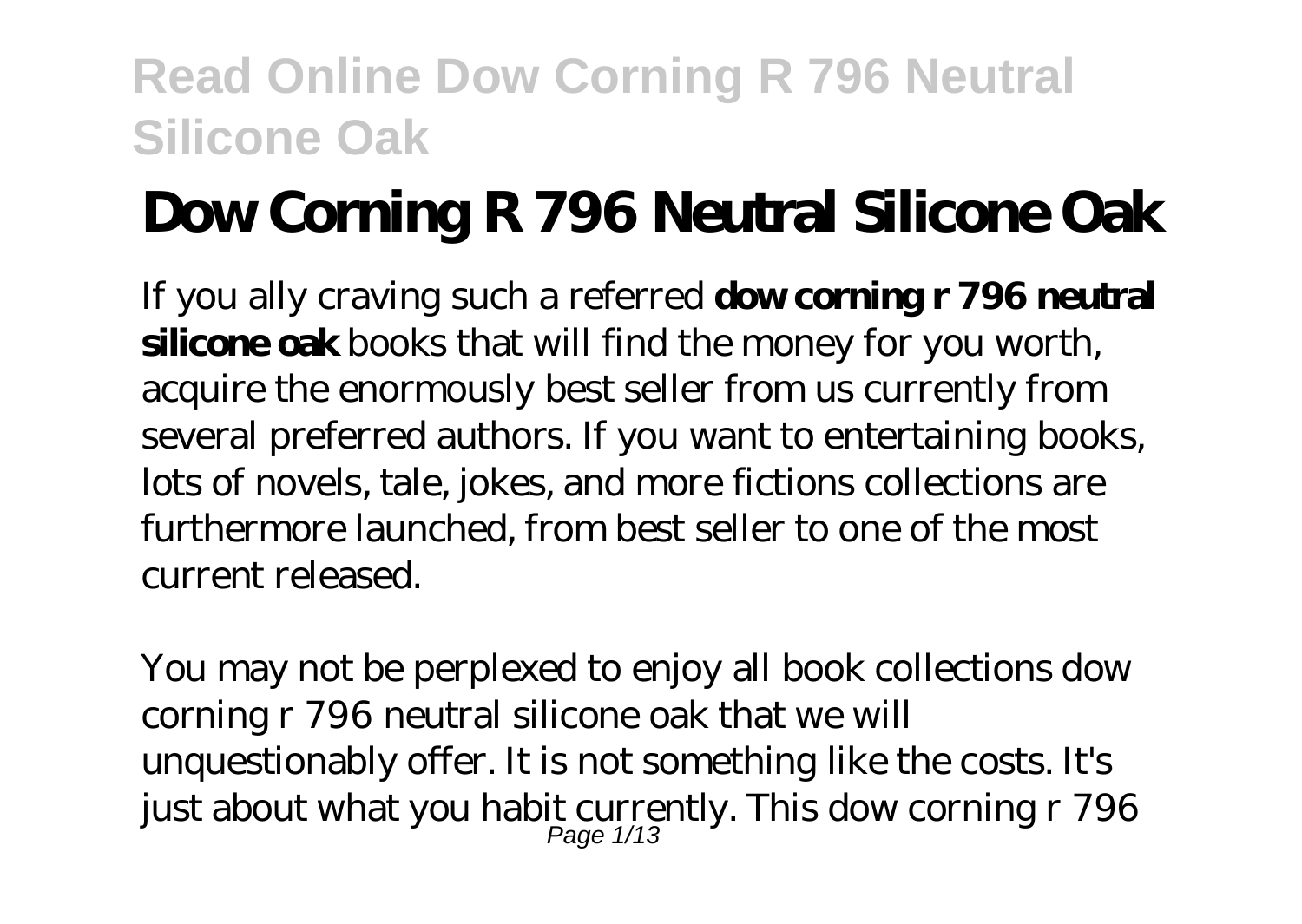neutral silicone oak, as one of the most committed sellers here will entirely be among the best options to review.

Quality Minute: 795 Sealant Application MDHow to Apply Silicone Sealants for Structurally Glazed Facades - Dow Corning How to Apply Silicone - the COMPLETE Pro Guide **Dow Corning 7092 High Green Strength Adhesive and Sealant Silicone for Structural Glazing Part I** Vertical Caulking Demo with Dow Corning 795 **dowcorning 791 - 688- 795, dowsil GP - Dowsil glass Metal - neutral plus** Installation of DOWSIL™ 888 Silicone Joint Sealant **Lentus Lab DOWSIL Introduction video Dow Corning DS 2025**  $\rm{DOWSIL^{TM}}$  902 RCS Joint Sealant and the X.J.S.® Expansion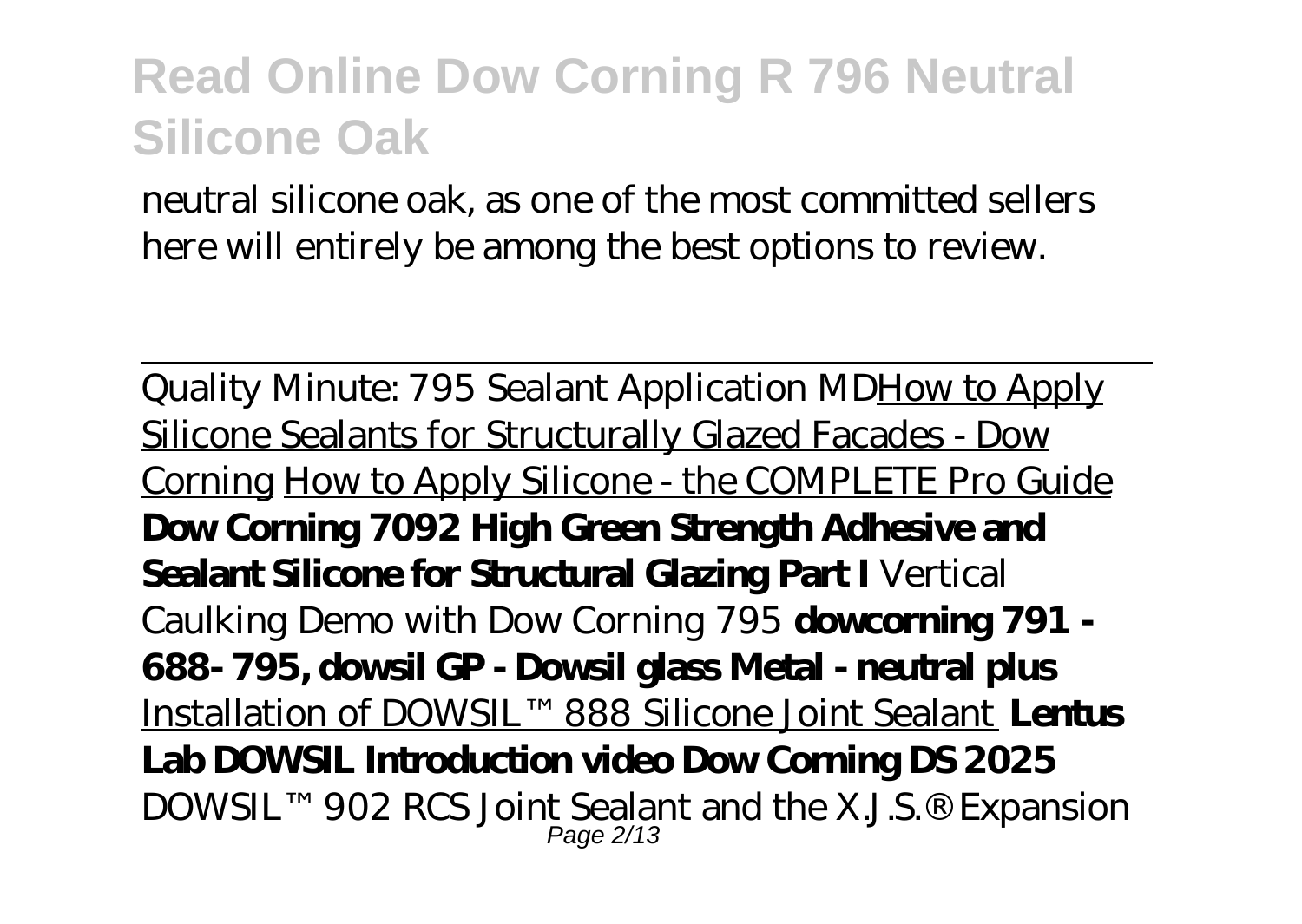Joint System Dow Corning Silicone Building Sealants | Seattle, WA – Atlas Supply **VAPOR BARRIER INSTALLATION - DON'T MAKE THESE MISTAKES!** Caulking Zip Strip in St George Utah **WD-40 versus silicone remover** Vapor Barrier Installation (Ep.54) Tip Ten: How to use silicone sealant *HOW TO APPLY SILICONE SEALANT* The Different Types of Insulation | Fuel Poverty Commercial Building Waterproof Caulking How to install  $\left\{\right. \left\{\right. \right. \left\{\right. \left\{\right. \left\{\right. \left\{\right. \left\{\right. \left\{\right. \left\{\right. \left\{\right. \left\{\right. \left\{\right. \left\{\right. \left\{\right. \left\{\right. \left\{\right. \left\{\right. \left\{\right. \left\{\right. \left\{\right. \left\{\right. \left\{\right. \left\{\right. \left\{\right. \left\{\right. \left\{\right. \left\{\right. \left\{\right. \left\{\right. \left\{\right. \left\{\right. \left\{\right. \$ Tutorial | Video Guide | DIY | Bathroom Hacks *Installing basement tanking* **Dow Corning High Performance Building Solutions for Sustainable Construction** 

Dow Corning 3145

Dow Corning 3145 RTV Clear Silicone Adhesive Sealant Manually Dispensed<del>4:00 PM Part 16 : SSC CGL top 1000</del>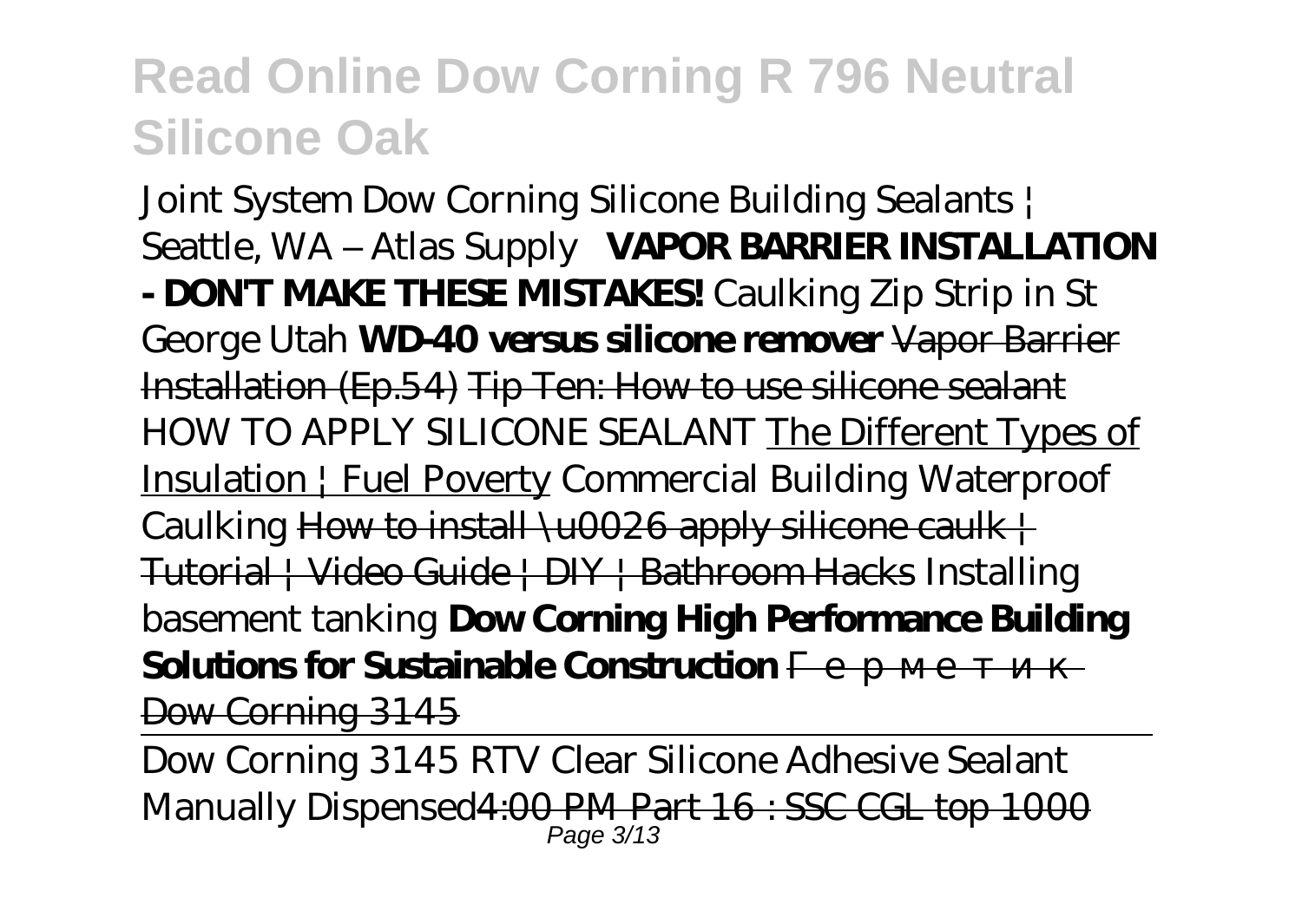MCQ Chemistry II Dr Nisha *Lentus Lab DOWSIL 736 Red Sealant* Installation of DOWSIL™ 890-SL Self-Leveling Silicone Joint Sealant #10 RSMSSB Previous Year Question/RSSB General science previous year/ Patwar Exam 2021 Science 22000+ QUESTION CIVIL ENGINEERING AE PSU EXAMS YOUTH COMPETITION TIMES BOOK IN ENGLISH Dow Corning R 796 Neutral DOWSIL™ 796 Neutral Silicone Please Contact Dow for distribution options available for this product. Unable to complete action, likely due to connectivity to Dow's back end service. Please try again later or contact your Customer Service Representative.

DOWSIL™ 796 Neutral Silicone | Dow Inc. Page 4/13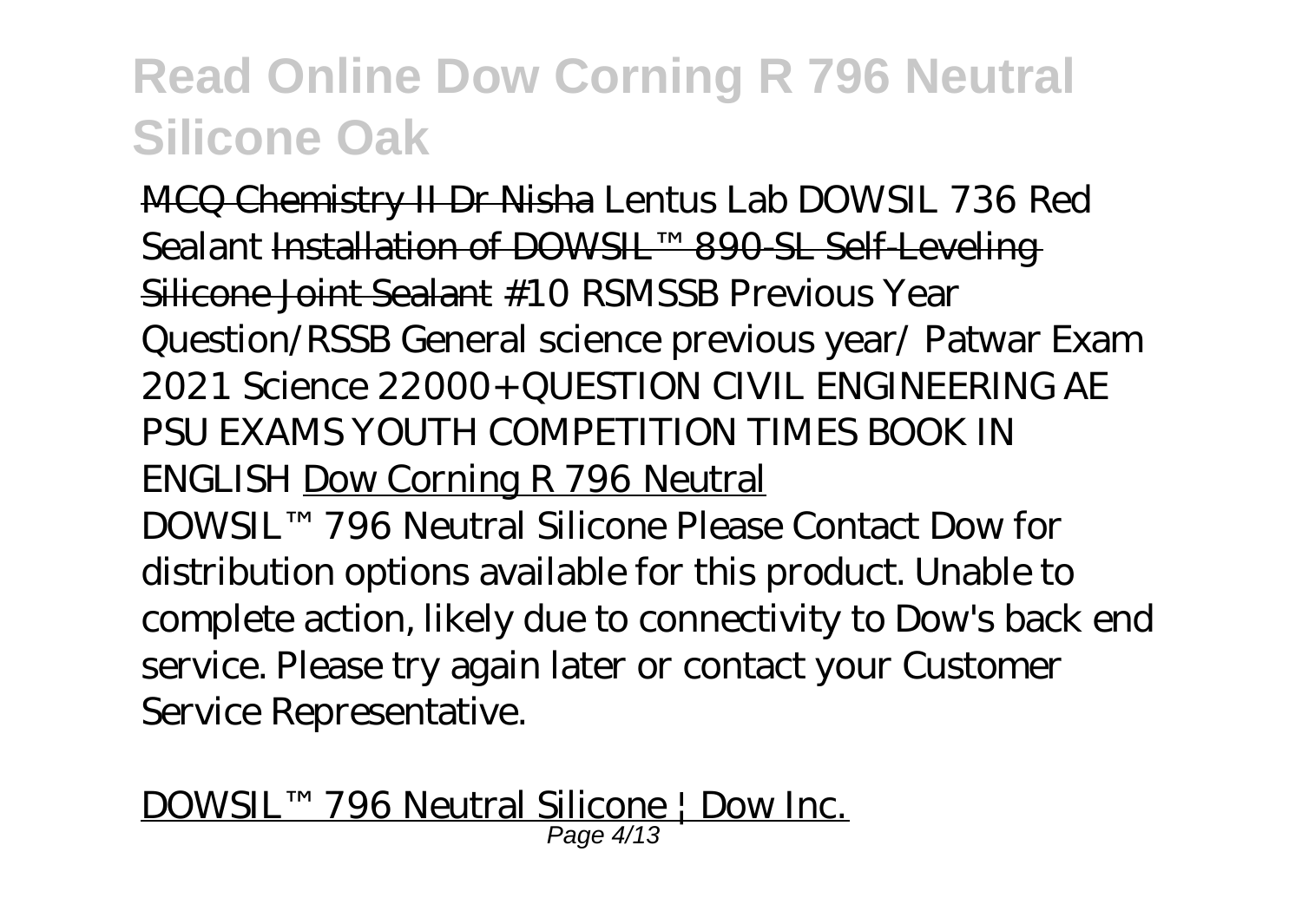: DOW CORNING(R) 796 NEUTRAL SILICONE WHITE Product code : 000000000004008636 1.2 Relevant identified uses of the substance or mixture and uses advised against Use of the Sub-stance/Mixture : Construction materials and additives 1.3 Details of the supplier of the safety data sheet Company : Dow Corning Europe S.A.

DOW CORNING(R) 796 NEUTRAL SILICONE WHITE DOW CORNING(R) 796 NEUTRAL SILICONE WHITE 4 of 7 Personal protection equipment Respiratory protection : Suitable respiratory protection should be worn if the product is used in large quantities, confined spaces or in other circumstances where the OEL may be approached or exceeded.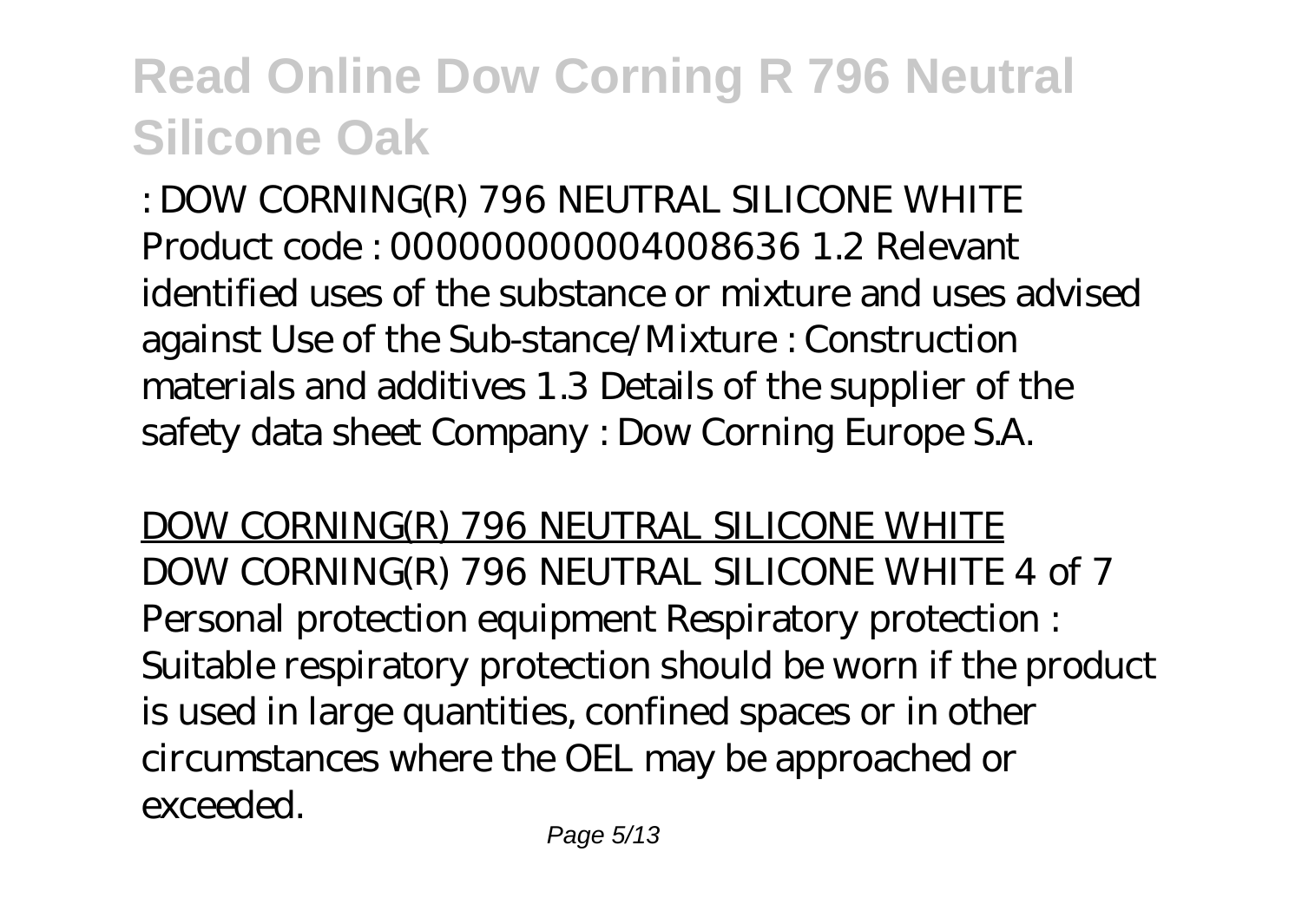DOW CORNING(R) 796 NEUTRAL SILICONE WHITE DOW CORNING(R) 796 NEUTRAL SILICONE WHITE • DOWSIL™ 796 Neutral Silicone is a one-part, low modulus, neutral curing silicone sealant specifically developed for the sealing of PVC-U, glass, glazed surfaces and brickwork. It is very popular for perimeter sealing applications of windows and doors. DOWSIL™ 796 Neutral Silicone DOW CORNING(R) 796 NEUTRAL

Dow Corning R 796 Neutral Silicone Oak DOW CORNING(R) 796 NEUTRAL SILICONE WHITE 3 of 6 Respiratory protection : Suitable respiratory protection should be worn if the product is used in large quantities, Page 6/13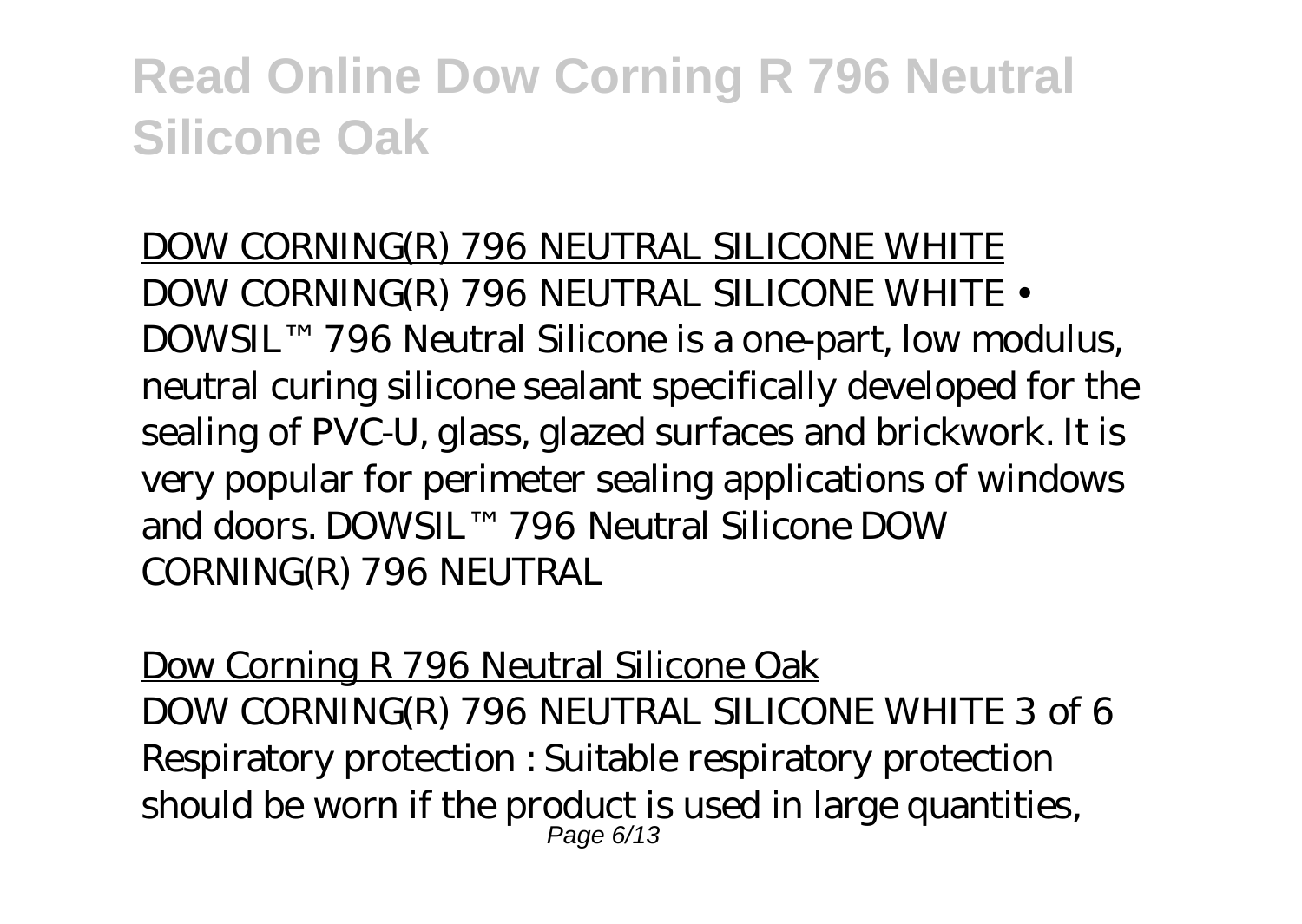confined spaces or in other circumstances where the OEL may be approached or exceeded. A full-face mask is recommended.

### Revision Date: 11.01.2007 DOW CORNING(R) 796 NEUTRAL

...

APPLICATIONS • DOW€CORNING 796 PVC-U, Aluminum & Wood Silicone Sealant is a one- part, low modulus, neutral curing silicone sealant specifically developed for the sealing of PVC-U, glass, glazed surfaces and brickwork. It is particularly suitable for glazing and the perimeter sealing of window and door frames.

DOW€CORNING® 796 PVC-U, Aluminum & Wood Silicone Page 7/13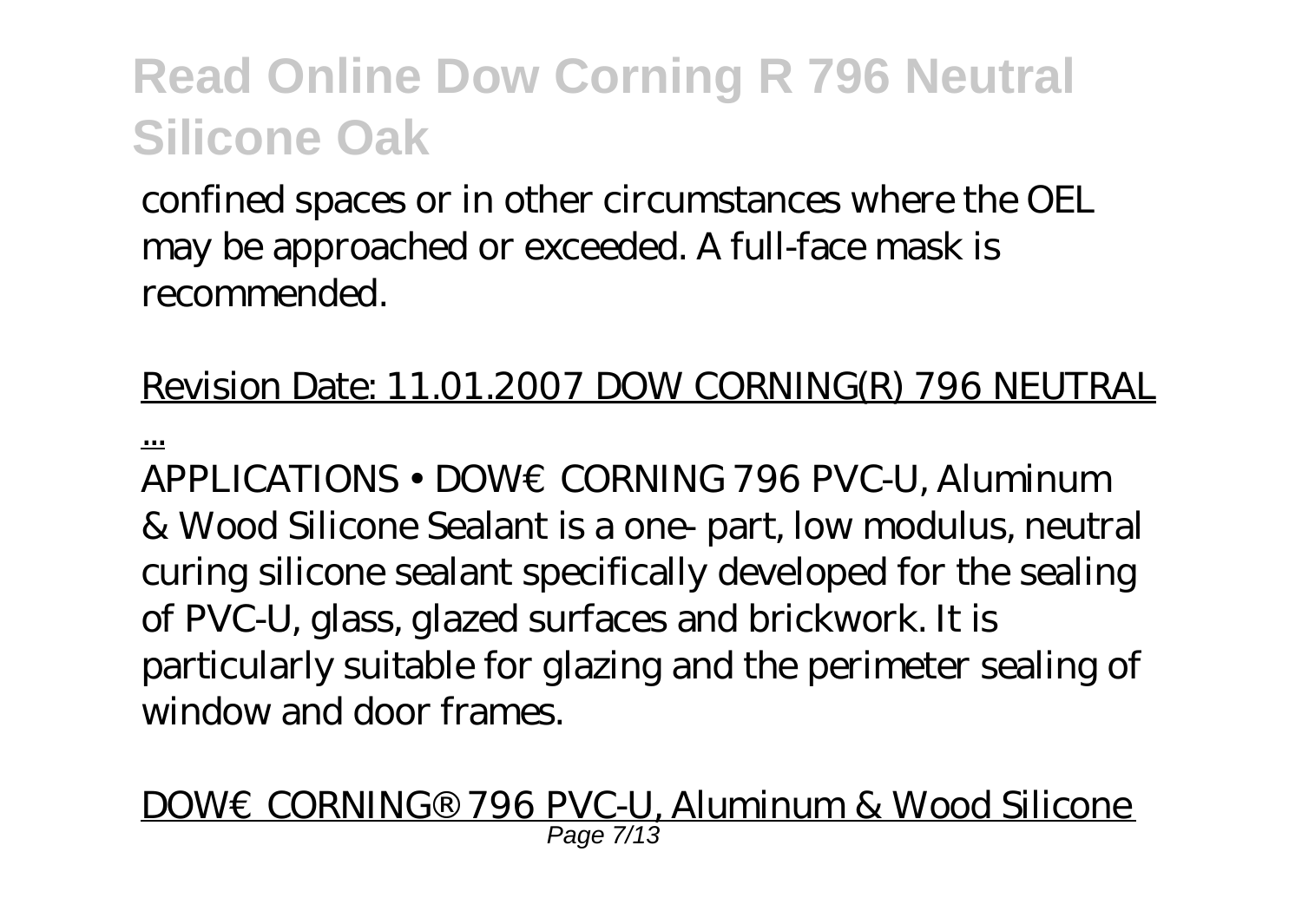#### Sealant

Dow Corning 796 It is a one-component silicone sealant with low modulus of elasticity, which is especially designed for sealing rigid PVC, glass, glazed surfaces and masonry. It is particularly suitable for sealing joints and perimeter windows and doors as well as other construction and glazing expansion joints. Excellent adhesion without primer

Dow Corning 796 - neutral silicone - Nettechnik Dow Corning Dowsil 796 Neutral Curing low modulus silicone sealant developed for sealing between Wood Aluminium PVC-U door frames & window frames. Adheres to most common Pourus and non-pourus construction substrates. Can be used on Pre finished laminate floors. (Not Page 8/13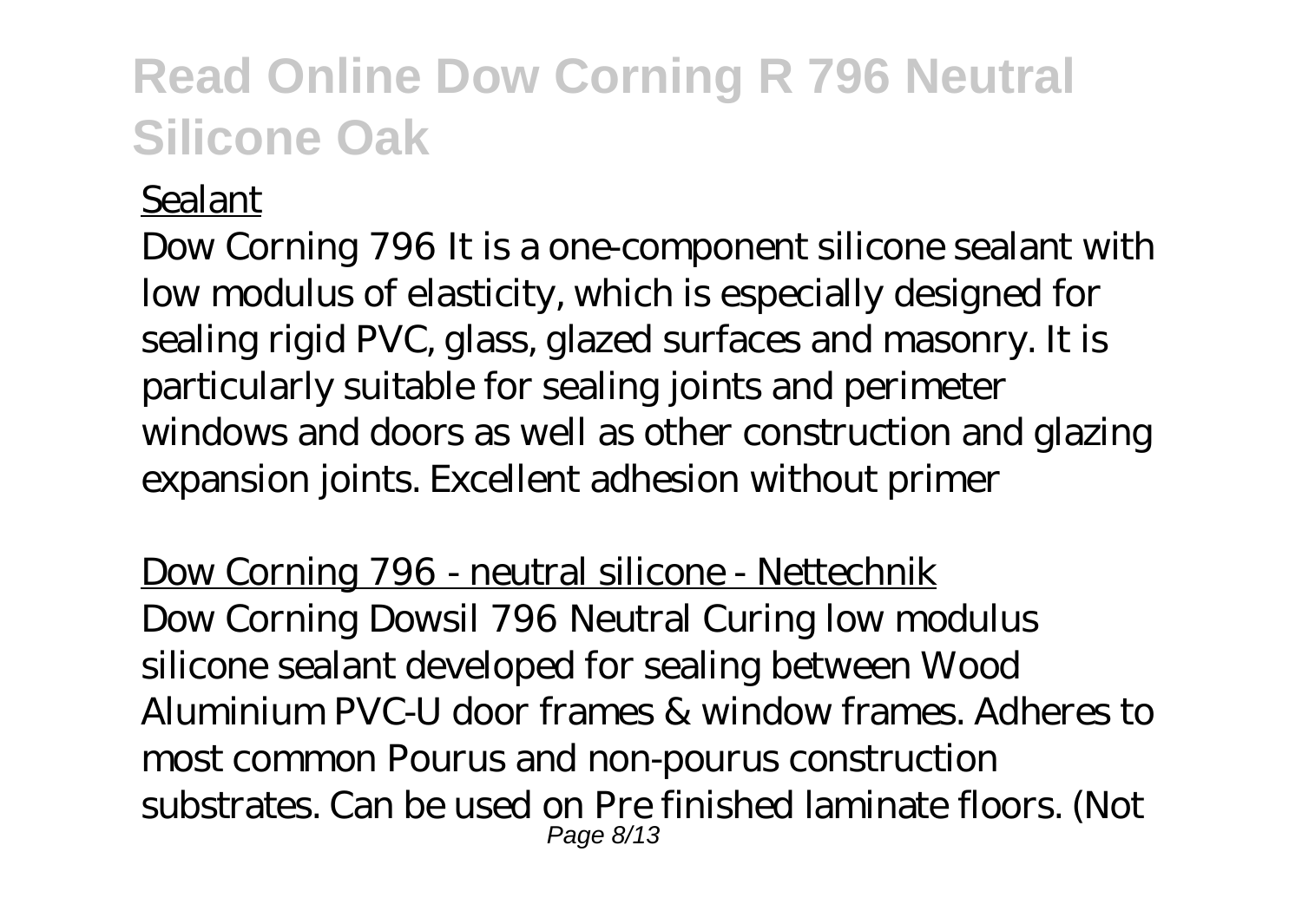designed to be painted or stained after use.)

### Dow Corning Dowsil 796 PVC-U Wood Aluminium Silicone Sealant

Dow Corning 796 - neutrální silikon od specialisty na dávkovací systémy a lepidla loctide.Možnost velkoobchodní spolupráce. Language: Tel. +420 727 926 890 (Po-Pa 8-16)

Dow Corning 796 - neutrální silikon - Nettechnik 06-70-4225032 / 06-30-2297569 | mepokerkft@gmail.com. Kategóriák. Lakossági ventilátor + Lakossági ventilátor Alacsony zajszint ventilátorok; Hagyomásnyos ventilátorok

DOW CORNING 796 Neutrális szilikon 310ml fekete Page 9/13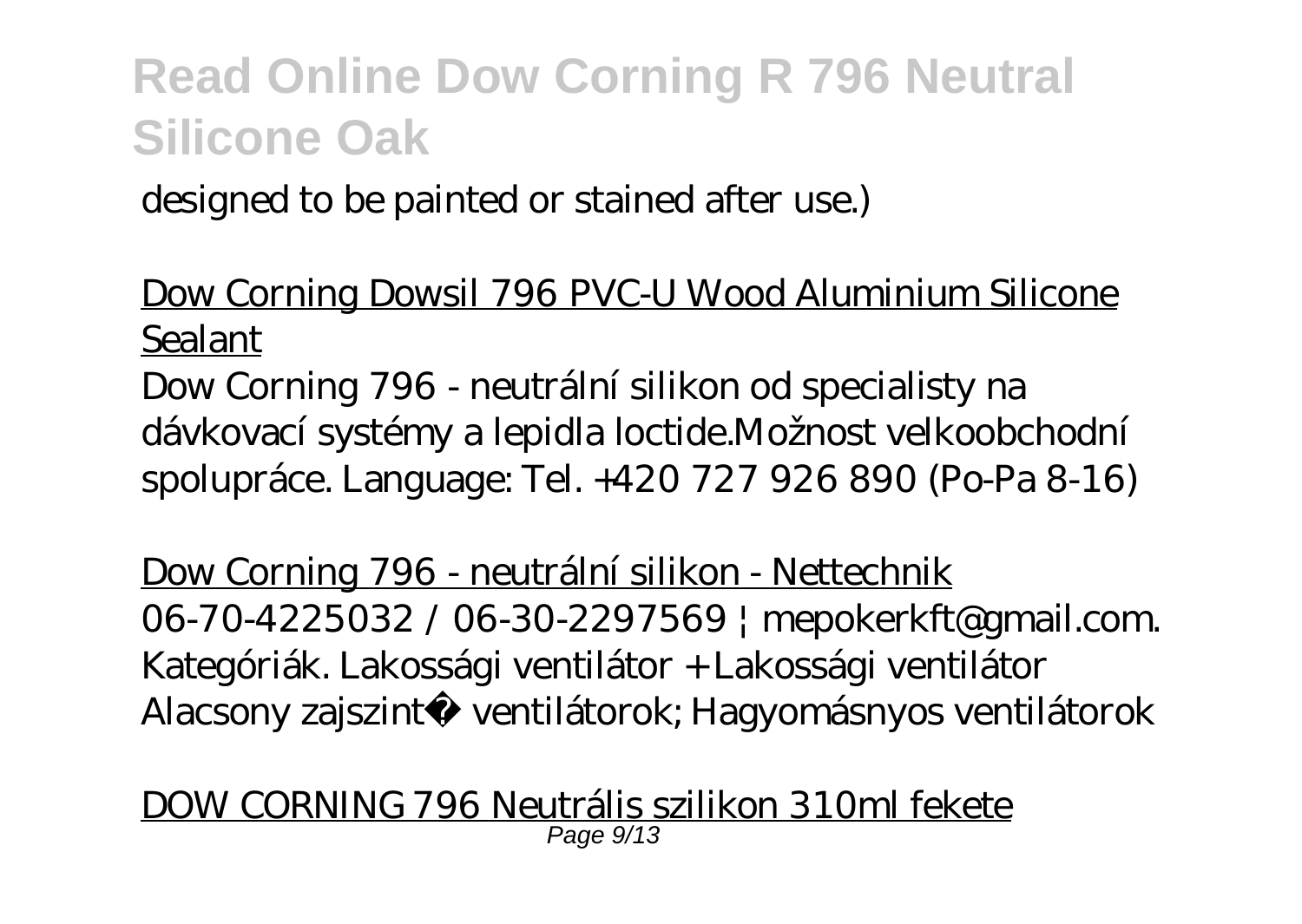Dowsil 796 Neutral Silicone Sealant is a one-part, low modulus, neutral curing silicone sealant specifically developed for the sealing of PVC-U, glass, glazed surfaces and brickwork. It is very popular for perimeter sealing applications of windows and doors.

Dow Corning 796 uPVC Silicone Sealant White 310ml Wickes ...

Dow Subject: One part, neutral cure, RTV silicone sealant for most new construction and remedial sealing applications Created Date: 12/2/2019 2:37:29 PM ...

DOWSIL™ 795 Silicone Building ... - Dow Chemical Company Dow Corning 796 silicone is a low modulus, neutral curing Page 10/13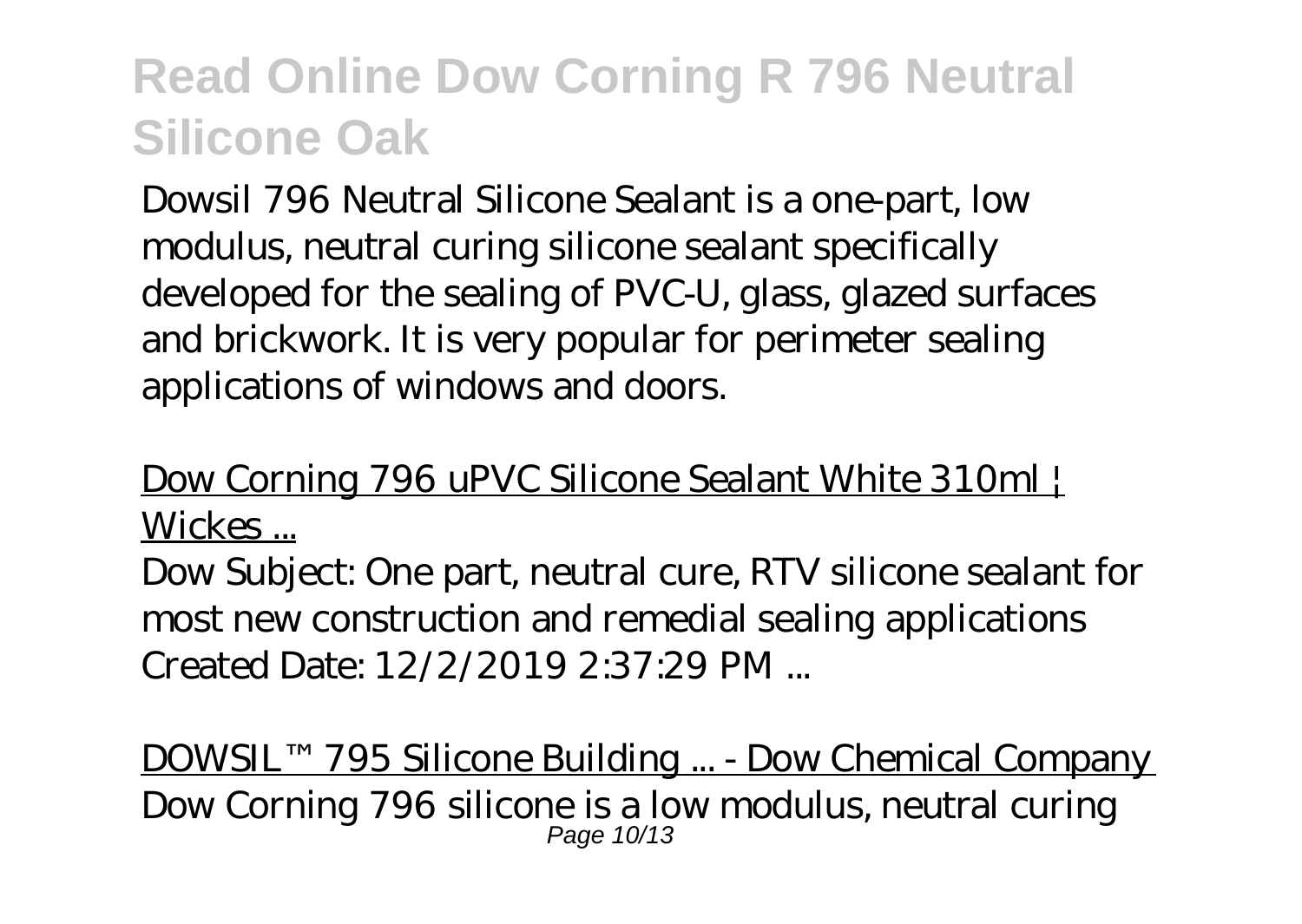silicone which gives excellent adhesion to PVC-u and must be used according to the manufacturers instructions.

796 Silicone Sealant | Uriah Woodhead & Nelsons Keighley

... Dow Corning 796 PVC Silicone 310ml - Brown £ 7.21 7.21. Stock Status: In Stock In Stock

Dow Corning 796 PVC Silicone 310ml - Brown Dow Corning 737 Neutral Cure RTV Sealant, Clear, 3 oz. Tube. 4.3 out of 5 stars 24. \$14.62 \$ 14. 62. Get it as soon as Fri, Dec 18. FREE Shipping on orders over \$25 shipped by Amazon. Arrives before Christmas. Other options New from \$9.93. BOSS 02505CL10 801 Neutral Cure Silicone Page 11/13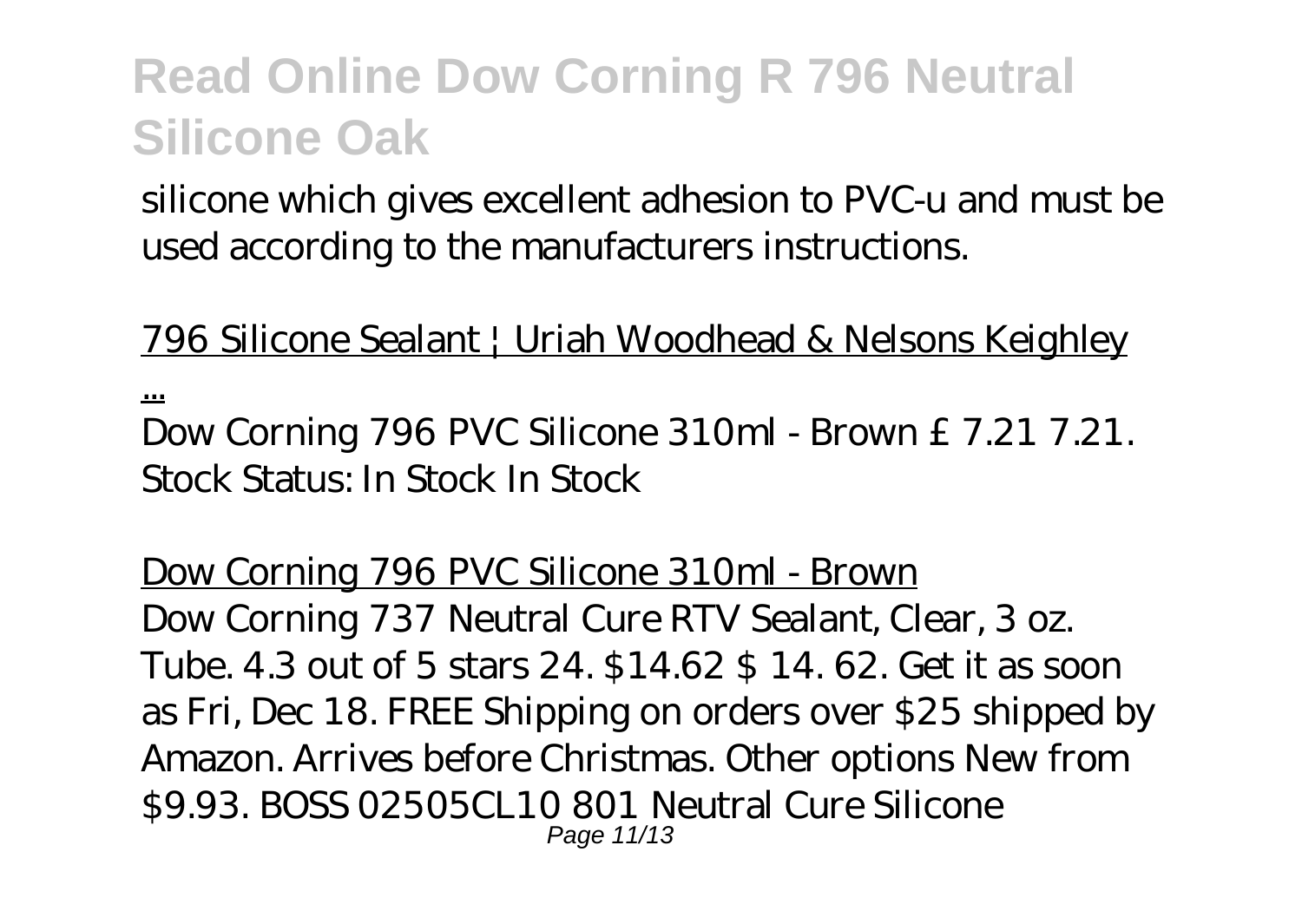Adhesive, Clear, 10.3-Ounce ...

#### Amazon.com: neutral cure silicone

Dow Corning Dowsil 791 Weather Proofing Low Mod Silicone Sealant Dow Corning 791 White Black Grey Brown Bronze Stone Buff Limestone Anthracite Translucent 791T is a low modulus one-part silicone sealant that gives excellent unprimed adhesion to both porous and non-porous construction substrates. Comes in White Black Grey Brown Bronze Stone Buff Limestone Anthracite Translucent 791T

### Dow Corning Dowsil 791 Weather Proofing Low Mod Silicone ...

: DOW CORNING(R) 785N NEUTRAL SANITARY SILICONE Page 12/13